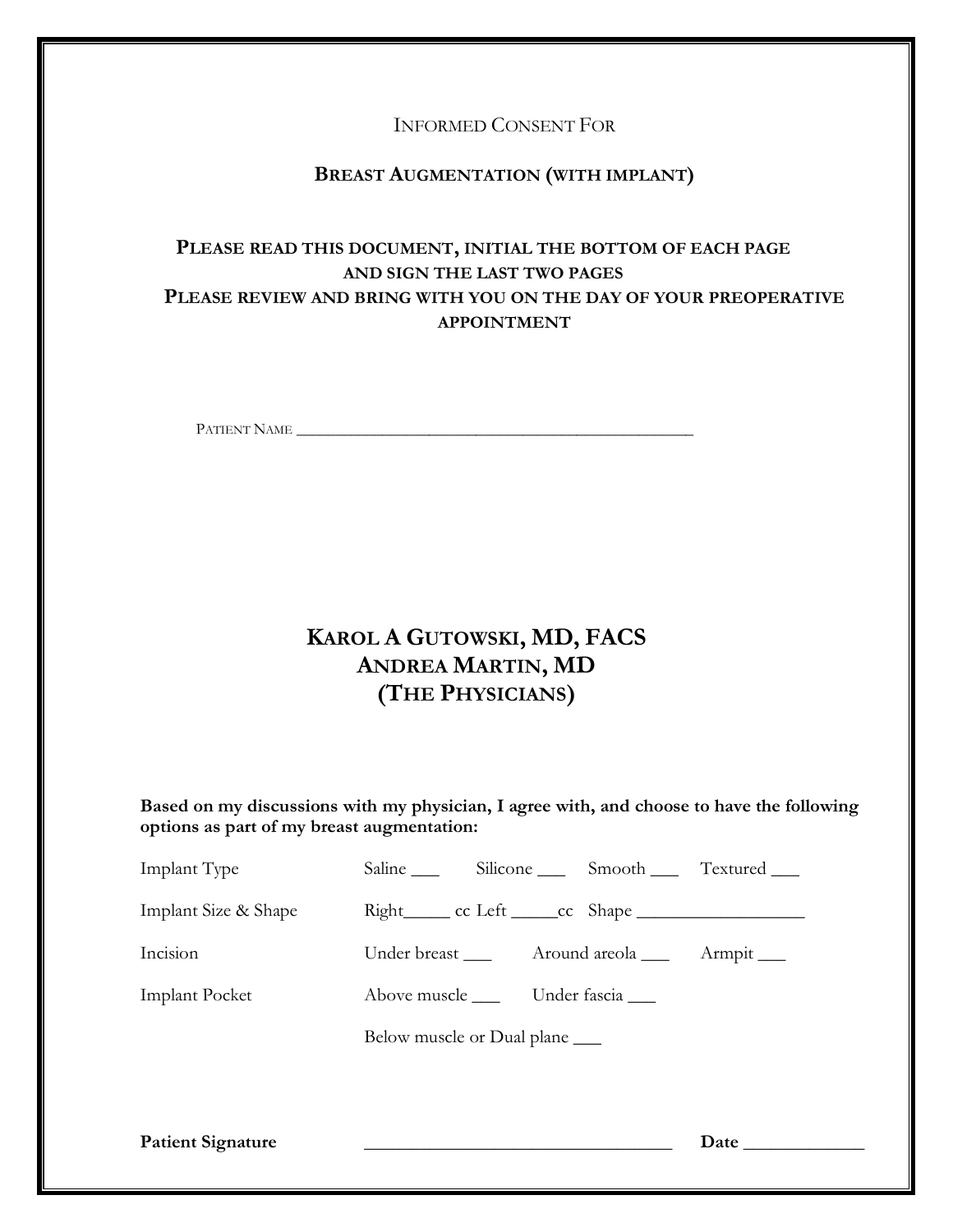#### **INSTRUCTIONS**

This is an informed-consent document that has been prepared to help inform you about augmentation mammaplasty, its risks, and alternative treatments.

It is important that you **read this information carefully and completely**. Please **initial each page**, indicating that you have read the page and **sign the consent for surgery** as proposed by your plastic surgeon.

#### **GENERAL INFORMATION**.

Augmentation mammaplasty is a surgical operation performed to enlarge the breasts for a number of reasons: To enhance the body contour of a woman, who for personal reasons feels that her breast size is too small, to correct a loss in breast volume after pregnancy, to balance breast size, when there exists a significant difference between the size of the breasts, to restore breast shape after partial or total loss of the breasts for various conditions, to replace existing breast implants for cosmetic or reconstructive reasons.

Breast implant surgery is contraindicated in women with untreated breast cancer or pre-malignant breast disorders, active infection anywhere in the body, or individuals who are currently pregnant or nursing. Individuals with a weakened immune system (currently receiving chemotherapy or drugs to suppress the immune system), conditions that interfere with blood clotting or wound healing, or have reduced blood supply to the breast tissue from prior surgery or radiation therapy treatments may be at greater risk for complications and poor surgical outcome.

According to the FDA, **silicone gel** breast implants for first-time cosmetic breast augmentation are approved for use in women at least 22 years of age. They are also approved for revision breast augmentation, correction of birth deformities, and breast reconstruction. **Saline-filled** breast implants are approved for use in women at least 18 years of age. If you do not fulfill these FDA criteria, you must understand that these implants may still be used, but are NOT approved by the FDA for this purpose.

Breast enlargement is accomplished by inserting a breast implant either behind the breast tissue or under the chest (pectoralis major) muscles. Incisions are made to keep scars as inconspicuous as possible, usually under the breast, around the lower part of the areola, or in the armpit. Breast implants are manufactured in a variety of shapes, sizes, and with either smooth or textured surfaces. The method of implant selection and size, along with surgical approach for inserting and positioning breast implants will depend on your preferences, your anatomy and your surgeon's recommendation. The shape and size of the breasts prior to surgery will influence both the recommended treatment and the final results. **If the breasts are not the same size or shape before surgery, it is unlikely that they will be completely symmetrical afterward**.

Conditions which involve sagging of the breast or diminished skin tone (stretch marks) may require additional surgical procedures (breast lift) to reposition the nipple and areola upward and to remove loose skin to obtain optimal results.

Patients undergoing augmentation mammaplasty surgery must consider the following:

• Breast augmentation or reconstruction with implants may not be a one time surgery.

Page 2 of 9 **Patient Initials 2008 Patient Initials** 2008 **Page 2 of 9 Patient Initials**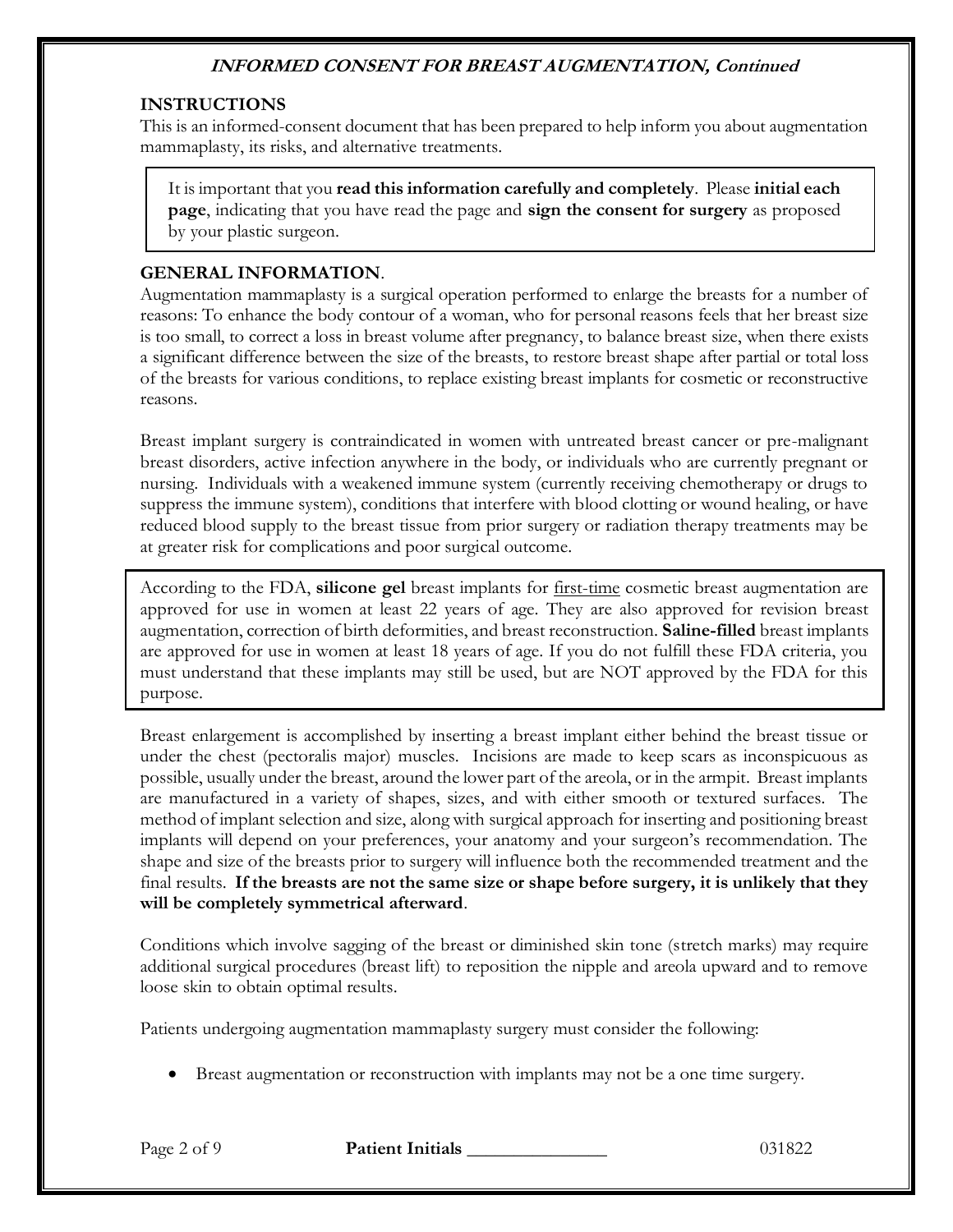- Breast implants of any type are not considered lifetime devices. They cannot be expected to last forever. You will likely require future surgery for implant replacement or removal.
- Changes that occur to the breasts following augmentation or reconstruction with implants are not reversible. There may be an unacceptable appearance to the breast if you later choose to have breast implants removed.

### **ALTERNATIVE TREATMENT**

Augmentation mammaplasty is an elective surgical operation. Alternative treatment would consist of the use of external breast prostheses or padding, or the transfer of other body tissues such as fat to enlarge breast size.

# **RISKS of AUGMENTATION MAMMAPLASTY SURGERY**

Every surgical procedure involves a certain amount of risk and it is important that you understand the risks involved with augmentation mammaplasty. Additional information concerning breast implants may be obtained from the FDA, package-insert sheets supplied by the implant manufacturer, or other information pamphlets required by federal and individual state laws.

An individual's choice to undergo a surgical procedure is based on the comparison of the potential risks to benefits. Although the majority of women do not experience the following complications, you should discuss each of them with your plastic surgeon to make sure you understand the risks, potential complications, and consequences of breast augmentation. Problems associated with breast implants can be inherent to this type of implanted medical device or relate to complications of a surgical procedure. Additional advisory information regarding this subject should be reviewed by patients considering surgery that involves breast implants.

While every patient experiences her own individual risks and benefits following breast implant surgery, clinical data suggests that most women will be satisfied with the outcome of breast implant surgery despite the occurrence of problems inherent with breast implant surgery.

**Implants**- Breast implants, similar to other medical devices, can fail. Implants can break or leak. When a saline-filled implant deflates, the saline will be absorbed by the body. Silicone geil-filled implants can rupture, and you may not know it ("silent rupture"). Rarely, the silicone can migrate outside of the scar capsule your body forms. There is recommended surveillance imaging for silicone gel implants. Rupture can occur as a result of an injury, trauma, or from no apparent cause. It is possible to damage an implant at the time of surgery. Damaged or broken implants cannot be repaired. Correcting a ruptured or deflated implants require replacement or removal. Breast implants are not lifetime devices.

**Capsular contracture**- Scar tissue, which is normal and forms around the breast implant, can tighten and make the breast round, firm, and possibly painful. This can occur soon after surgery or years later. The occurrence of symptomatic capsular contracture is not predictable. The incidence of symptomatic capsular contracture can be expected to the longer you have the implant. Capsular contracture may occur on one side, both sides or not at all. It is more common with implant placement superficial to the chest muscle. Treatment for capsular contracture may require surgery, implant replacement, or implant removal. Capsular contracture may reoccur after surgical procedures to treat this condition.

**Implant extrusion / Tissue necrosis**- Lack of adequate tissue coverage or infection may result in exposure and extrusion of the implant through the skin. Tissue breakdown (either dehiscence or

Page 3 of 9 **Patient Initials** 13.1822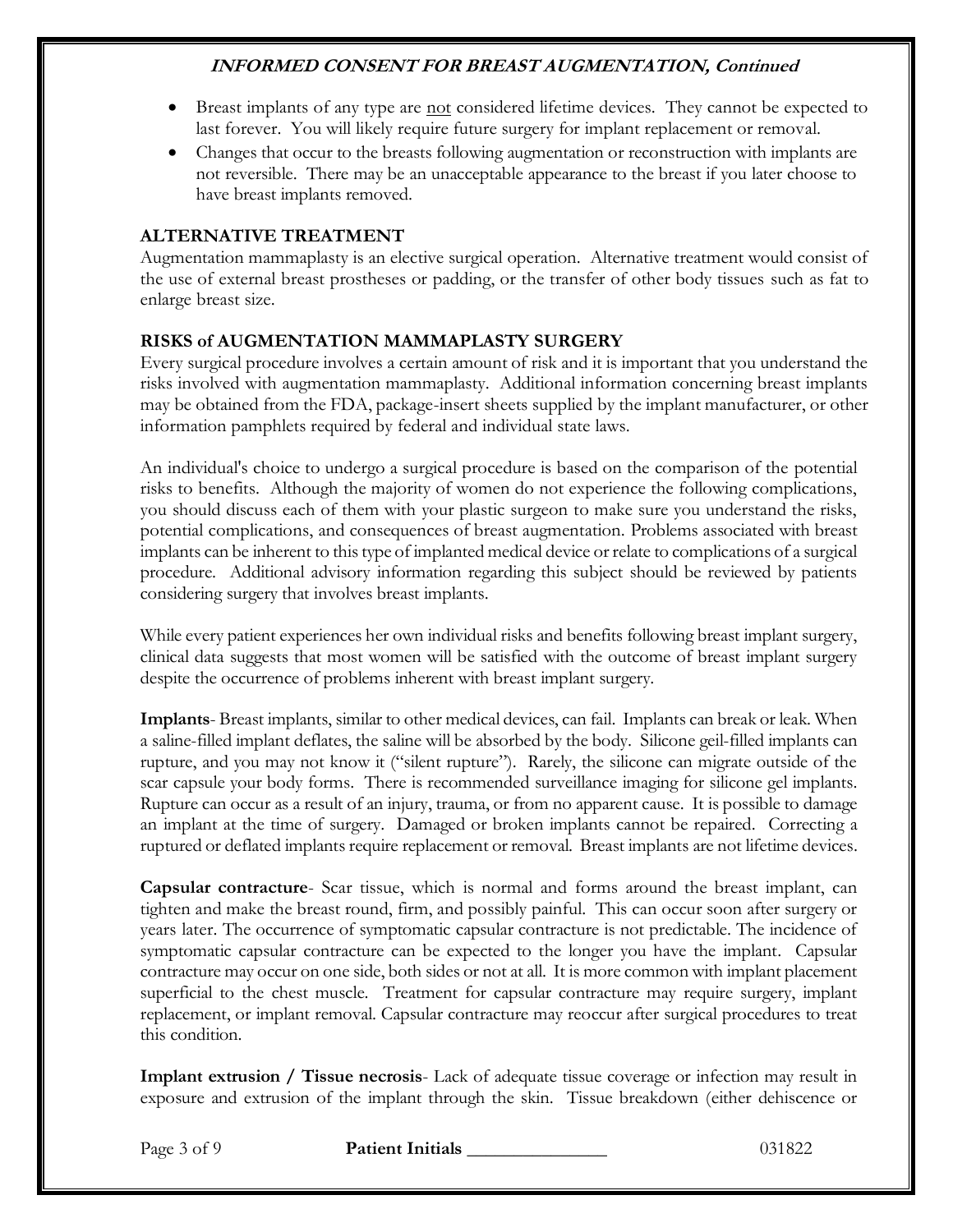necrosis) has been reported with the use of steroid medications, after chemotherapy/radiation to the chest or breast, due to smoking, microwave diathermy, and excessive heat or cold therapy. In some cases, incision sites fail to heal normally. An implant may become visible at the surface of the breast as a result of the device pushing though layers of skin. If tissue breakdown occurs and the implant becomes exposed, implant removal may be necessary. Permanent scar deformity may occur.

**Skin wrinkling and rippling**- Visible and palpable wrinkling of implants can occur. Some wrinkling is normal and expected. This may be more pronounced in patients who have saline-filled implants with textured surfaces or thin breast tissue. It may be possible to feel the implant fill valve. Some patients may find palpable valve and wrinkles cosmetically undesirable. Palpable valve, wrinkling and/or folds may be confused with palpable tumors and questionable cases must be investigated.

**Change in nipple and skin sensation**- Some change in nipple sensation is not unusual right after surgery. After several months, most patients have normal sensation. Partial or permanent loss of nipple and skin sensation may occur occasionally. Changes in sensation may affect sexual response or the ability to breast feed a baby.

**Calcification**- Calcium deposits can form in the scar capsule surrounding the implant and may cause pain, firmness, and be visible on mammography. These deposits must be identified as different from calcium deposits that are a sign of breast cancer. Should this occur, additional surgery may be necessary to remove and examine calcifications.

**Chest wall deformity**- Chest wall deformity has been reported secondary to the use of tissue expanders and breast implants. The consequences of chest wall deformity is of unknown significance.

**Implant position**- Displacement, rotation, or migration of a breast implant may occur from its initial position, and can be accompanied by discomfort and/or distortion in breast shape. Unusual techniques of implant placement may increase the risk of displacement or migration. Additional surgery may be necessary to correct this problem.

**Surface contamination of implants**- Skin oil, lint from surgical drapes, or talc may become deposited on the surface of the implant at the time of insertion. The consequences of this is unknown.

**Breast feeding**- Breast milk is the best food for babies. Many women with breast implants have successfully breast fed their babies. Implant placement techniques that involve incisions through the nipple and areolar locations may reduce the ability to successfully breast feed.

**Unusual activities and occupations**- Activities and occupations which have the potential for trauma to the breast could potentially break or damage breast implants, or cause bleeding/seroma.

**Bleeding**- It is possible, though unusual, to experience a bleeding episode during or after surgery. Should post-operative bleeding occur, it may require emergency treatment to drain accumulated blood (hematoma). Do not take any aspirin or anti-inflammatory medications (NSAIDS) for ten days before surgery, as this may increase the risk of bleeding. Non-prescription "herbs" and dietary supplements can increase the risk of surgical bleeding. Hematoma can occur at any time following injury to the breast.

Page 4 of 9 **Patient Initials** 131822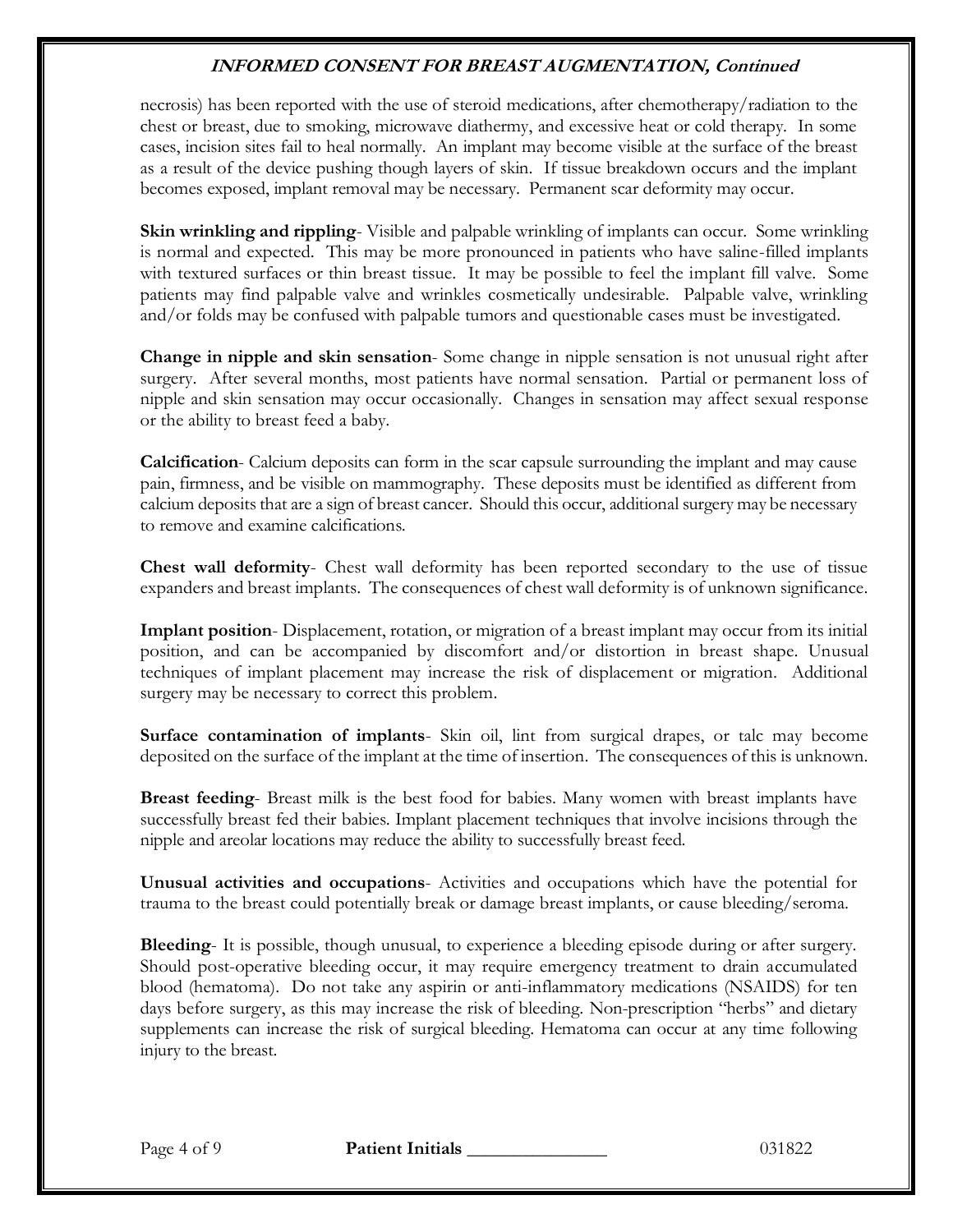**Seroma**- Fluid may accumulate around the implant following surgery, trauma or vigorous exercise. Additional restrictions or treatment may be necessary to drain fluid accumulation around breast implants. This may contribute to infection, capsular contracture, or other problems.

**Infection**- Infection is unusual after this type of surgery. It may appear in the immediate post operative period or at any time following the insertion of a breast implant. Subacute or chronic infections may be difficult to diagnose. Should an infection occur, treatment including antibiotics, possible removal of the implant, or additional surgery may be necessary. Infections with the presence of a breast implant are harder to treat than infections in normal body tissues. If an infection does not respond to antibiotics, the breast implant may have to be removed. After the infection is treated, a new breast implant can usually be reinserted, after an appropriate period of time, as determined by your physician. In extremely rare instances, life-threatening infections, including toxic shock syndrome have been noted after breast implant surgery.

**Skin scarring**- Excessive scarring is uncommon. In rare cases, abnormal scars may result. Scars may be unattractive and a different color than surrounding skin. Additional treatment or surgery may be needed to treat abnormal scarring after surgery.

**Surgical anesthesia**- Both local and general anesthesia involve risk. There is the possibility of complications, injury, and even death from all forms of surgical anesthesia or sedation.

**Allergic reactions**- In rare cases, local allergies to tape, suture material, or topical preparations have been reported. Systemic reactions, which are more serious may result from drugs used during surgery and prescription medications. Allergic reactions may require additional treatment.

**Thrombosed veins**- Thrombosed veins, which resemble cords if superficial, occasionally develop in the area of the breast and resolve without medical or surgical treatment.

**Pain**- Pain of varying intensity and duration may occur and persist after breast implant surgery. Pain may be the result of improper implant size, placement, surgical technique, capsular contracture, or sensory nerve entrapment or injury.

**Breast cancer**- Current medical information does not demonstrate an increased risk of breast cancer in women who have breast implant surgery for either cosmetic or reconstructive purposes. It is recommended that all women perform periodic self examination of their breasts, have mammography according to American Cancer Society guidelines, and seek professional care should they notice a breast lump. Care must be exercised during breast biopsy procedures to avoid damaging the breast implant.

**Anaplastic Large Cell Lymphoma (ALCL)**- Of the millions of breast implants placed, a small number of a very rare type of immune system cancer have been associated with the implants. In most cases, this was associated with textured implants. There is a potentially increased risk for developing ALCL after breast augmentation.

**Mammography**- Breast implants may make mammography more difficult and may obscure the detection of breast cancer (approximately 5% of the breast is obscured by the implant). Theoretically, implant rupture could occur from breast compression during mammography. Inform your mammography technologist of the presence of breast implants so that appropriate mammogram studies may be obtained. Patients with capsular contracture may find mammogram techniques painful

Page 5 of 9 **Patient Initials 1996 Page 5 of 9 Patient Initials** 1031822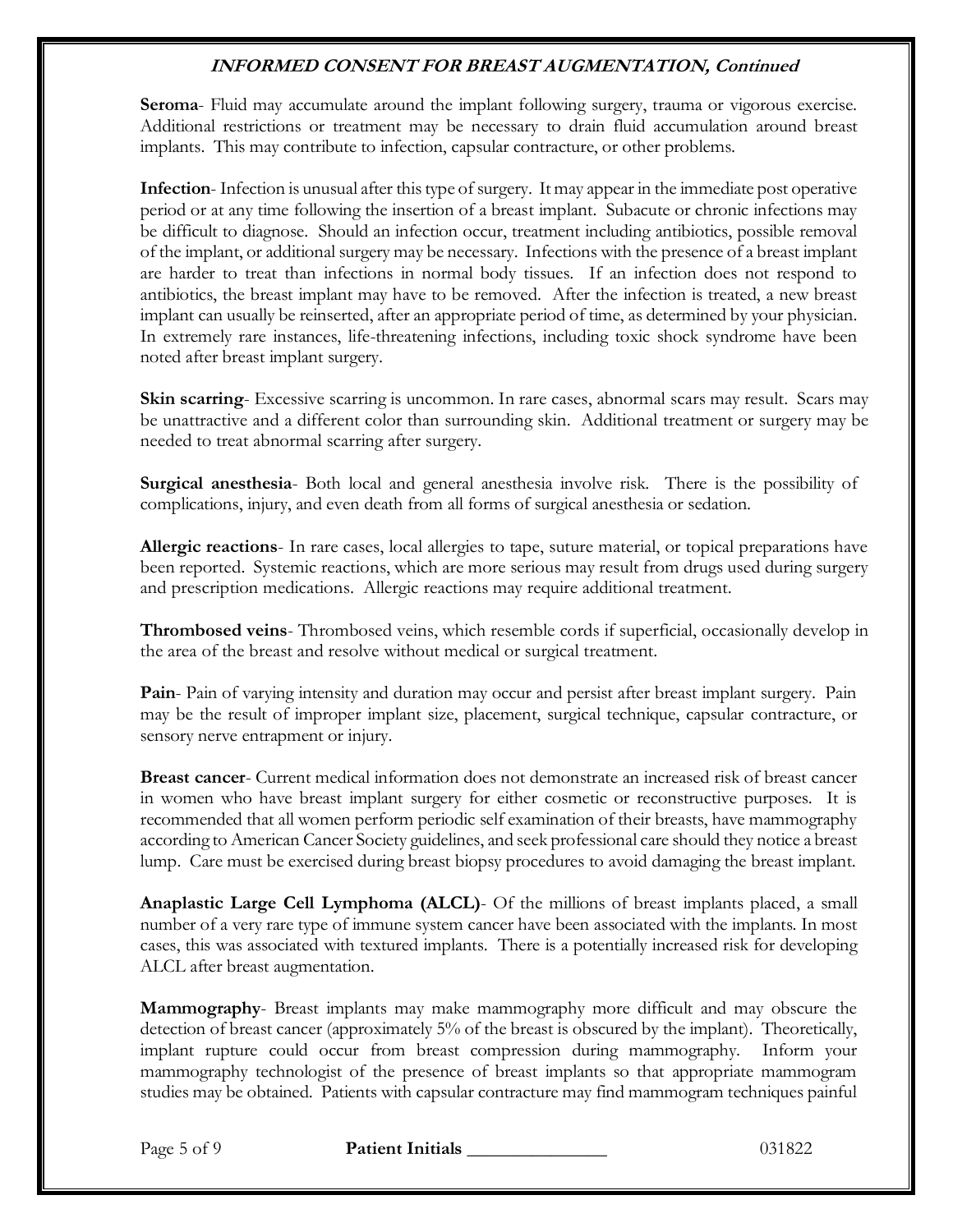and the difficulty of breast imaging will increase with the extent of contracture. Ultrasound, specialized mammography and MRI studies may be of benefit to evaluate breast lumps and the condition of the implants. Because more x-ray views are necessary with specialized mammography techniques, women with breast implants will receive more radiation than women without implants who receive a normal exam, however the lifetime risk of this increased duration is unknown. Patients may wish to undergo a preoperative mammogram and another one after implantation to establish a baseline view of their breast tissue (recommended 1 year apart).

**Second generation effects**- A review of the published medical literature regarding potential damaging effect on children born of mothers with breast implants is insufficient to draw definitive conclusions that this represents a problem.

**Long term results**- Subsequent alterations in breast shape may occur as the result of normal aging, weight loss or gain, pregnancy, or other circumstances not related to augmentation mammaplasty. Breast sagginess may normally occur.

**Unsatisfactory result**- You may be disappointed with the results of surgery. Asymmetry in implant placement, displacement, nipple location, unanticipated abnormal shape may occur after surgery. Breast size may be incorrect or asymmetrical. Unsatisfactory surgical scar location may occur. It may be necessary to perform additional surgery to improve your results or remove implants.

**Removal / replacement of breast implants**- Future revision, removal, or replacement of breast implants and the surrounding scar capsule involves surgeries with risks and potential complications. There may be an unacceptable appearance of the breasts following removal of the implant.

**Capsule procedures**- Closed capsulotomy, the process of forcefully squeezing the fibrous capsule around a breast implant to break up scarring is not recommended. This may result in rupture of the breast implant or other complications.

**Immune system diseases and unknown risks**- A small number of women with breast implants have reported symptoms similar to those of known diseases of the immune system, such as systemic lupus erythematosis, rheumatoid arthritis, scleroderma, and other arthritis-like conditions. To date, after several large epidemiological studies of women with and without implants, there is no scientific evidence that women with either silicone gel-filled or saline-filled breast implants have an increased risk of these diseases. These diseases appear no more common in women with implants than those women without implants. The effects of breast implants in individuals with pre-existing immune system and connective-tissue disorders is unknown. There is the possibility of unknown risks associated with silicone breast implants and tissue expanders.

**Death or serious injury** – In very rare cases, serious complications such stroke, heart attack or even death have resulted from surgery.

**Limited manufacturer warrantee**- The implant manufacturer may offer a limited warrantee for the breast implant in case of implant failure (rupture and deflation) or capsular contracture for an additional fee.

Page 6 of 9 **Patient Initials 1996 Patient Initials** 131822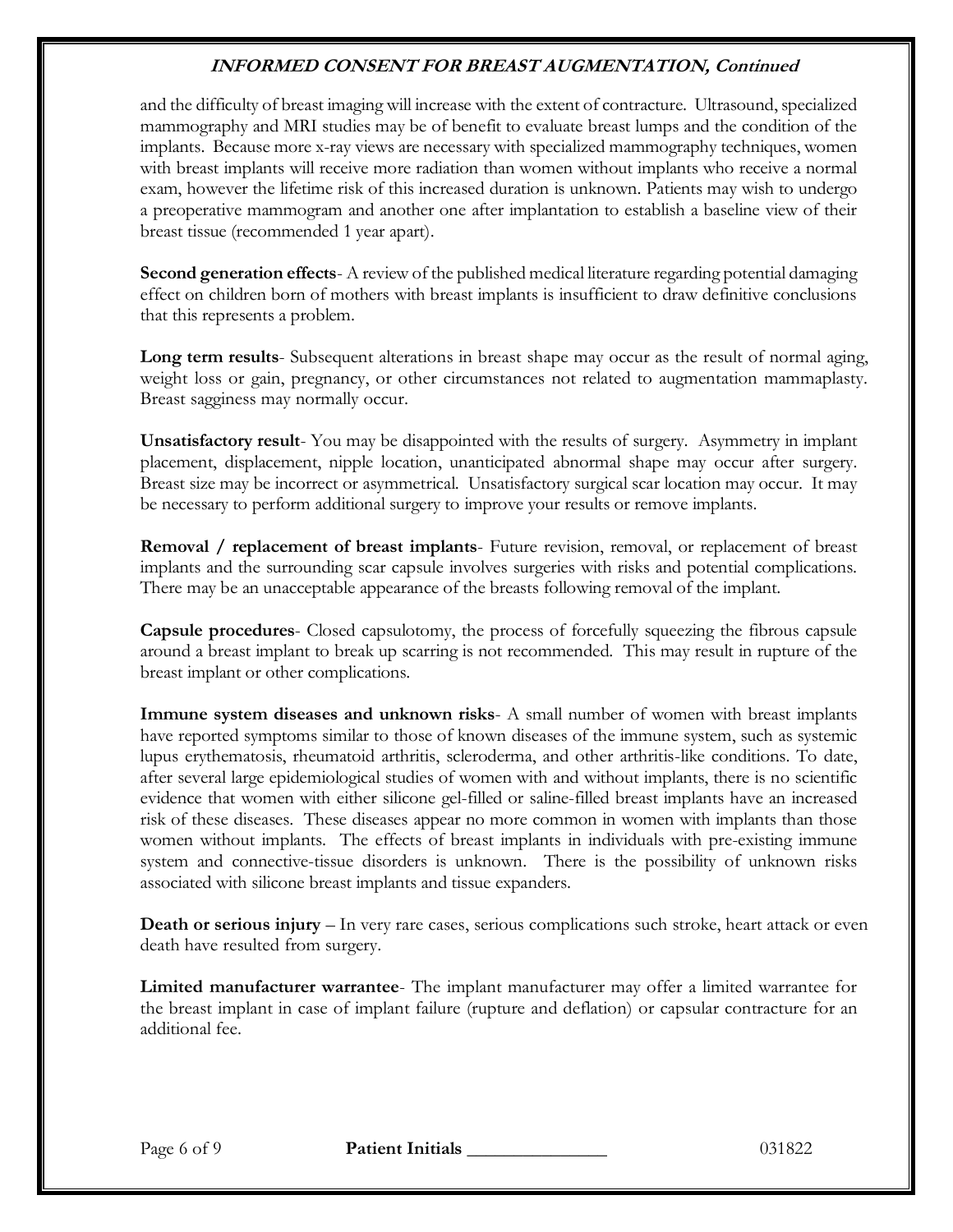#### **HEALTH INSURANCE**

Most health insurance companies exclude coverage for cosmetic surgical operations such as the augmentation mammaplasty and any complications that might occur from surgery. Insurance coverage for future revision, new breast implants, or additional doctor's visits may not be covered, depending on the policy. Health insurance premiums may be dropped, premiums may increase, or future coverage may be denied in patients with breast implants. Please carefully review your health insurance subscriber information pamphlet and underwriting policies.

### **ADDITIONAL SURGERY**

Should complications or an undesirable result occur, additional surgery or other treatments may be necessary. Though complications occur infrequently, the risks cited are particularly associated with augmentation mammaplasty; other complications and risks can occur but are even more uncommon. The practice of medicine and surgery is not an exact science. Although good results are expected, there is no guarantee or warranty expressed or implied on the results that may be obtained.

#### **FINANCIAL RESPONSIBILITIES**

The cost of surgery involves several charges for the services provided. The total includes fees charged by your doctor, the cost of surgical supplies, anesthesia, laboratory tests, and possible outpatient hospital or facility charges, depending on where the surgery is performed. Depending on whether the cost of surgery is covered by an insurance plan, you will be responsible for necessary co-payments, deductibles and charges not covered. Additional costs may occur should complications develop from the surgery. Secondary surgery or hospital day-surgery charges involved with revisionary surgery would also be your responsibility.

### **DISCLAIMER**

Informed consent documents are used to communicate information about the proposed treatment of a condition along with disclosure of risks and alternative forms of treatment(s). The informed consent process attempts to define principles of risk disclosure that should generally meet the needs of most patients in most circumstances.

However, informed consent documents should not be considered all-inclusive in defining other methods of care and risks encountered.

Informed consent documents are not intended to define or serve as the standard of medical care. Standards of medical care are determined based on all the facts involved in an individual case and are subject to change as scientific knowledge and technology advance and as practice patterns evolve.

**It is important that you read the above information carefully and have all your questions answered before signing the consent on the next page.**

Page 7 of 9 **Patient Initials** 031822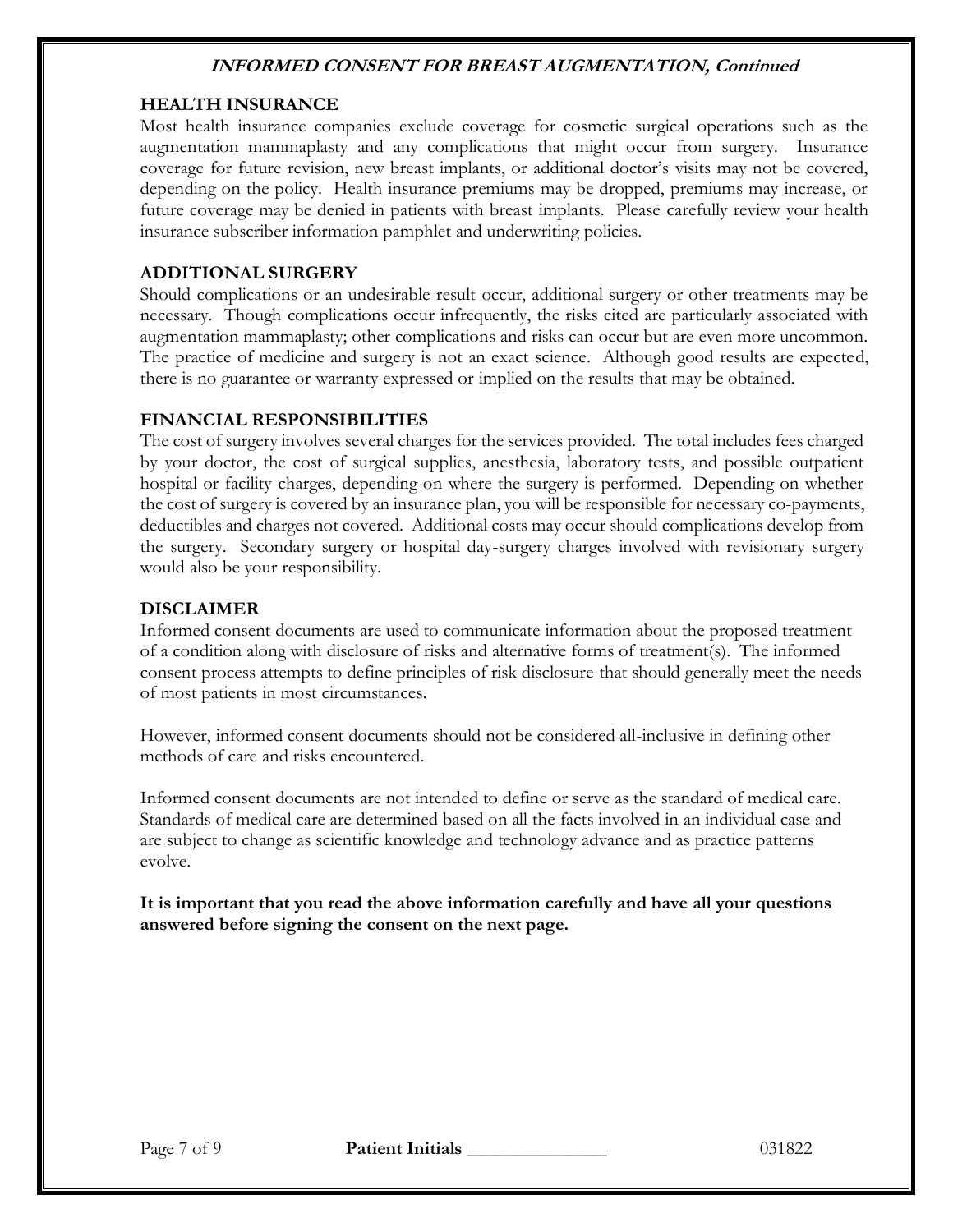#### **CONSENT FOR SURGERY/ PROCEDURE or TREATMENT**

1. I hereby authorize Dr. Karol Gutowski and/or Dr. Andrea Martin, and such assistants as may be selected to perform the following procedure or treatment:

#### **Breast Augmentation (with implant)**

I have received the following information sheet:

#### **INFORMED-CONSENT FOR BREAST AUGMENTATION**

- 2. I recognize that during the course of the operation and medical treatment or anesthesia, unforeseen conditions may necessitate different procedures than those above. I therefore authorize the above physician(s) and assistants or designees to perform such other procedures that are in the exercise of his or her professional judgment necessary and desirable. The authority granted under this paragraph shall include all conditions that require treatment and are not known to my physician(s) at the time the procedure is begun.
- 3. I consent to the administration of such anesthetics considered necessary or advisable. I understand that all forms of anesthesia involve risks, and the possibility of complications, or injury.
- 4. I acknowledge that no guarantee has been given by anyone as to the results that may be obtained.
- 5. I consent to the photographing and video recording of the operation(s) or procedure(s) to be performed, including appropriate portions of my body, for medical, scientific or educational purposes, provided my identity is not revealed by the pictures.
- 6. For purposes of advancing medical education, I consent to the admittance of observers to the operating room.
- 7. I consent to the disposal of any tissue, medical devices or body parts which may be removed.
- 8. I authorize the release of my Social Security number to appropriate agencies for legal reporting and medical-device registration, if applicable.
- 9. IT HAS BEEN EXPLAINED TO ME IN A WAY THAT I UNDERSTAND:
	- a. THE ABOVE TREATMENT OR PROCEDURE TO BE UNDERTAKEN
		- b. THERE MAY BE ALTERNATIVE PROCEDURES OR METHODS OF TREATMENT
		- c. THERE ARE RISKS TO THE PROCEDURE OR TREATMENT PROPOSED
- 10. I READ AND UNDERSTAND THIS DOCMENT. I ACCEPT THE RISKS EXPLAINED IN THIS DOCUMENT.
- 11. I READ AND UNDERSTAND THE INFORMATION IN THE BRAND SPECIFIC PATIENT DECISION CHECK LIST, AND SIGNED IT AS A SEPARATE DOCUMENT

I CONSENT TO THE TREATMENT OR PROCEDURE AND THE ABOVE LISTED ITEMS (1-11). I AM SATISFIED WITH THE EXPLANATION.

\_\_\_\_\_\_\_\_\_\_\_\_\_\_\_\_\_\_\_\_\_\_\_\_\_\_\_\_\_\_\_\_\_\_\_\_\_\_\_\_\_\_\_\_\_\_\_\_\_\_\_\_\_\_\_\_\_\_\_\_\_\_\_\_\_\_\_\_\_\_\_\_\_\_\_\_\_\_

Patient or Person Authorized to Sign for Patient

Date & Time witness

Page 8 of 9 **Patient Initials** 131822